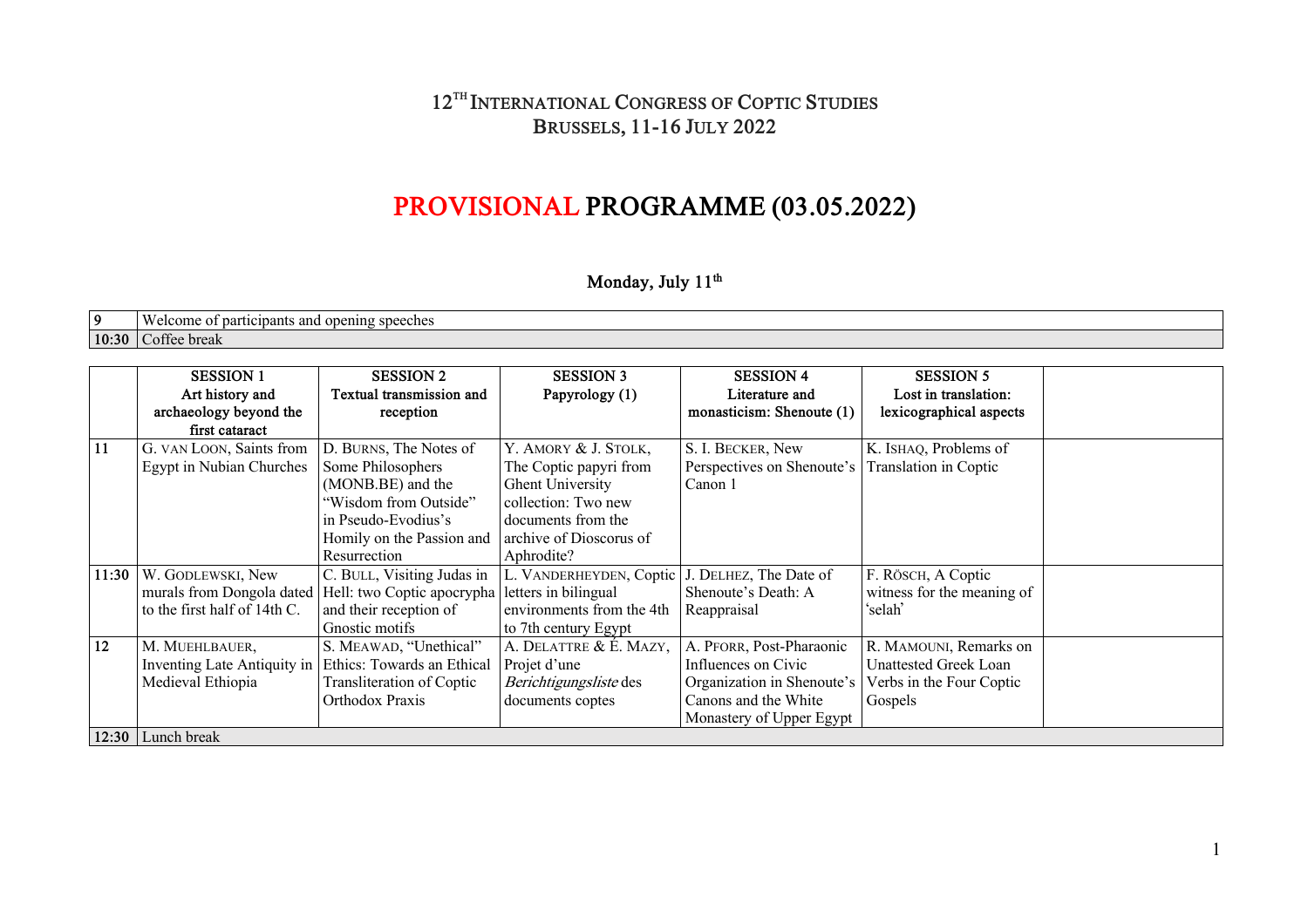|             | <b>SESSION 1</b>                                                                                                                                                                                      | <b>SESSION 2</b>                                                                                                                                                          | <b>SESSION 3</b>                                                                                                                         | <b>SESSION 4</b>                                                                                                                                                             | <b>SESSION 5</b>                                                                                                                              |  |
|-------------|-------------------------------------------------------------------------------------------------------------------------------------------------------------------------------------------------------|---------------------------------------------------------------------------------------------------------------------------------------------------------------------------|------------------------------------------------------------------------------------------------------------------------------------------|------------------------------------------------------------------------------------------------------------------------------------------------------------------------------|-----------------------------------------------------------------------------------------------------------------------------------------------|--|
|             | Thematic panel:                                                                                                                                                                                       | Mapping and surveying                                                                                                                                                     | Digital tools                                                                                                                            | Literature and                                                                                                                                                               | Historical developments of                                                                                                                    |  |
|             | EA (London Hay) 10391                                                                                                                                                                                 | archaeological sites                                                                                                                                                      |                                                                                                                                          | monasticism: Shenoute (2)                                                                                                                                                    | the Coptic Church                                                                                                                             |  |
|             | as artifact and compendium                                                                                                                                                                            |                                                                                                                                                                           |                                                                                                                                          |                                                                                                                                                                              |                                                                                                                                               |  |
|             | (1)                                                                                                                                                                                                   |                                                                                                                                                                           |                                                                                                                                          |                                                                                                                                                                              |                                                                                                                                               |  |
| 14          | E. O'CONNELL, The "Hay<br>Cookbook" (BM EA<br>$10391$ : A<br>Multidisciplinary<br>Approach to the<br>Materiality of "Magical"<br>Practice in Late Antiquity<br>Spells)                                | D. TARARA, M. LAPTAS,<br>K. BABRAJ & A.<br>DRZYMUCHOWSKA,<br>Iconographic analysis of<br>the architecture of the<br>basilica and the church in<br>Marea                   | T. ORLANDI, Digitizing<br>Coptology: Opportunities,<br>Dangers, Solutions                                                                | E. FIANO, Voice Games:<br>Impersonation, Dialogue,<br>and Citation in Shenoute of<br>Atripe's "Discourses in the<br>Presence of Some<br>Dignitaries" (Discourses<br>$4,6-9)$ | V. BANTU, "No Ethnicity<br>Like that of the<br>Christians": Ethnic Identity<br>in Fourth and Early-Fifth<br>Century Egyptian                  |  |
| 14:30       | D. FRANKFURTER, The<br>Persistence of Horus in<br><b>Byzantine Egypt:</b><br>Implications of a New<br>Horus Invocation in EA<br>10391                                                                 | M. GUIRGUIS, Mapping<br>Coptic Monasteries (15th -<br>18th Centuries)                                                                                                     | I. MARTHOT-<br>SANTANIELLO, Digital<br>Palaeography and<br>Documentary Hands in D-<br>scribes Project                                    | N. TZOUMERKAS,<br>Punishments in Shenoute's<br>Federation under prism of<br>the ascetic ideal                                                                                | J. SCHWARZER, Inscribed<br>and Collective Memory:<br>Christian Brotherhoods in<br>contexts of literary<br>production in Late Antique<br>Egypt |  |
| 15          | K. DOSOO, Whether Good<br>or Evil, Favour or<br>Disgrace: Format and<br><b>Function</b> in British<br>Museum EA 10391 and<br>Other Coptic Magical<br>Texts                                            | H. SAAD ELDIEN MOSTAFA<br>SAAD, The Cultural<br>Mapping of Mûlids as<br>Intangible Cultural<br>Heritage A Case Study of<br>St. George Church in<br>Beba- Beni Suef- Egypt | S. MIYAGAWA, Application<br>of Coptic WordNet to<br>Intertextuality Studies in<br>Coptic Literature:<br>Shenoute, Besa, and the<br>Bible | J. WORMSTÄDT,<br>Understanding Shenoute's<br>Antiheretical Rhetoric as<br>'Othering'                                                                                         | I. EL-SHOURA, Byzantine<br>policy towards the<br>Patriarch of Alexandria at<br>the end of the fourth<br>century AD                            |  |
| 15:30<br>16 | J. SANZO, The 24 Elders in<br>the London hay Cookbook<br>(British Museum EA<br>10391): Ritual Practice at<br>the Intersection of<br>Inscription, Verbal<br>Utterance, and Materiality<br>Coffee break |                                                                                                                                                                           | N. HAMDI BOUTROS, Les<br>manuscrits coptes en<br>réseau : rêver<br>l'impossible ?                                                        | R. KRAWIEC, Fringes,<br>Tassles, Rags, and Cloaks:<br>An exploration of clothing<br>language in Shenoute's<br>Canon 8                                                        | A. RAMADAN, Christian<br>doctrinal transformations<br>in the Byzantine Empire<br>and their impact on Egypt<br>until the Arab conquest         |  |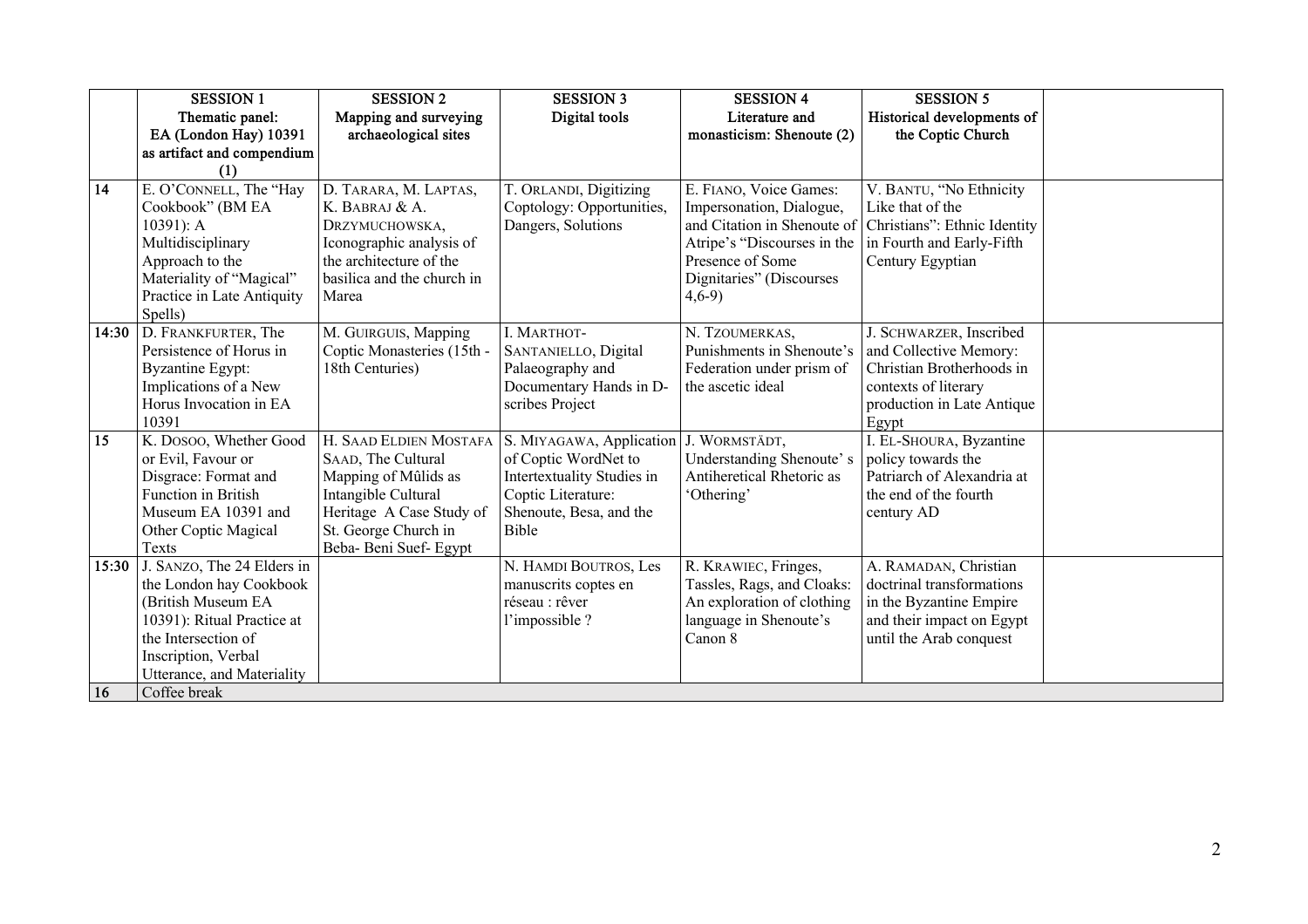|       | <b>SESSION 1</b>           | <b>SESSION 2</b>            | <b>SESSION 3</b>            | <b>SESSION 4</b>            | <b>SESSION 5</b>                 |  |
|-------|----------------------------|-----------------------------|-----------------------------|-----------------------------|----------------------------------|--|
|       | Thematic panel:            | Art history: Textiles (1)   | Epigraphy (1)               | Lexicography                | Papyrology (2)                   |  |
|       | EA (London Hay) 10391      |                             |                             |                             |                                  |  |
|       | as artifact and compendium |                             |                             |                             |                                  |  |
|       |                            |                             |                             |                             |                                  |  |
| 16:30 | M. BESHAY, Monastic        | R. EL-SAYED, Mîn-           | A. MOSTAFA, Christian       | R. KADE, Newspeak in        | J. CROMWELL, The Non-            |  |
|       | Iconography and Figural    | <b>PANOS</b> textiles       | gravestones from Upper      | Narmouthis, or: How         | <b>Literary Coptic Documents</b> |  |
|       | Drawings in EA 10391       |                             | Egypt                       | Coptic is Demotic?          | in Cambridge University          |  |
|       | (and Similar Coptic        |                             |                             |                             | Library                          |  |
| 17    | M. ZELLMANN-ROHRER,        | D. HRADILOVÁ & V.           | E. EL-SAEED & A. AL-        | T. S. RICHTER,              | H. BILAL, An unpublished         |  |
|       | New Coptic Magical Texts:  | DRBAL, Coptic textiles in   | NUGHAYTHIR.                 | Lexicographical Work on     | Ostracon from the Coptic         |  |
|       | Problems and Perspectives  | the Silesian Museum in      | Comparative analytical      | Loanwords in Coptic         | Museum                           |  |
|       |                            | Opava and other             | study of a group of Coptic  |                             |                                  |  |
|       |                            | collections in the Czech    | tombstones from southern    |                             |                                  |  |
|       |                            | Republic                    | Egypt and a group of        |                             |                                  |  |
|       |                            |                             | tombstones from Arabia      |                             |                                  |  |
|       |                            |                             | dating back to the 4th      |                             |                                  |  |
|       |                            |                             | century to the 10th century |                             |                                  |  |
|       |                            |                             | AD                          |                             |                                  |  |
| 17:30 | S. ST-ARNAULT CHIASSON,    | C. NAUERTH & J.             |                             | AIRIJOKI, Monastic          | Å. ENGSHEDEN, Report             |  |
|       | L'identité des 24 anciens  | SCHRAUDER, Parts of a       |                             | Vocabulary in a Copto-      | from a Private Papyrus           |  |
|       | de l'Apocalypse dans le P. | liturgical text on a Coptic |                             | Arabic Apophthegmata        | Collection in Stockholm          |  |
|       | Crum ST 400                | textile                     |                             | Patrum                      |                                  |  |
| 18    |                            | A. MARTIN, Jean de          |                             | G. AGOSTINI, Le             | S. AHMED, Unpublished            |  |
|       |                            | Beaucorps (1883-1914),      |                             | vocabulaire administratif   | <b>Coptic Documentary Texts</b>  |  |
|       |                            | des sables d'Antinoé à la   |                             | dans la documentation en    |                                  |  |
|       |                            | plaine de Flandre           |                             | Copte du IVe siècle: le cas |                                  |  |
|       |                            |                             |                             | des documents concernants   |                                  |  |
|       |                            |                             |                             | Apa Iohannes                |                                  |  |
| 18:30 |                            |                             |                             | M. KUPREYEV, The            |                                  |  |
|       |                            |                             |                             | Making of Comprehensive     |                                  |  |
|       |                            |                             |                             |                             |                                  |  |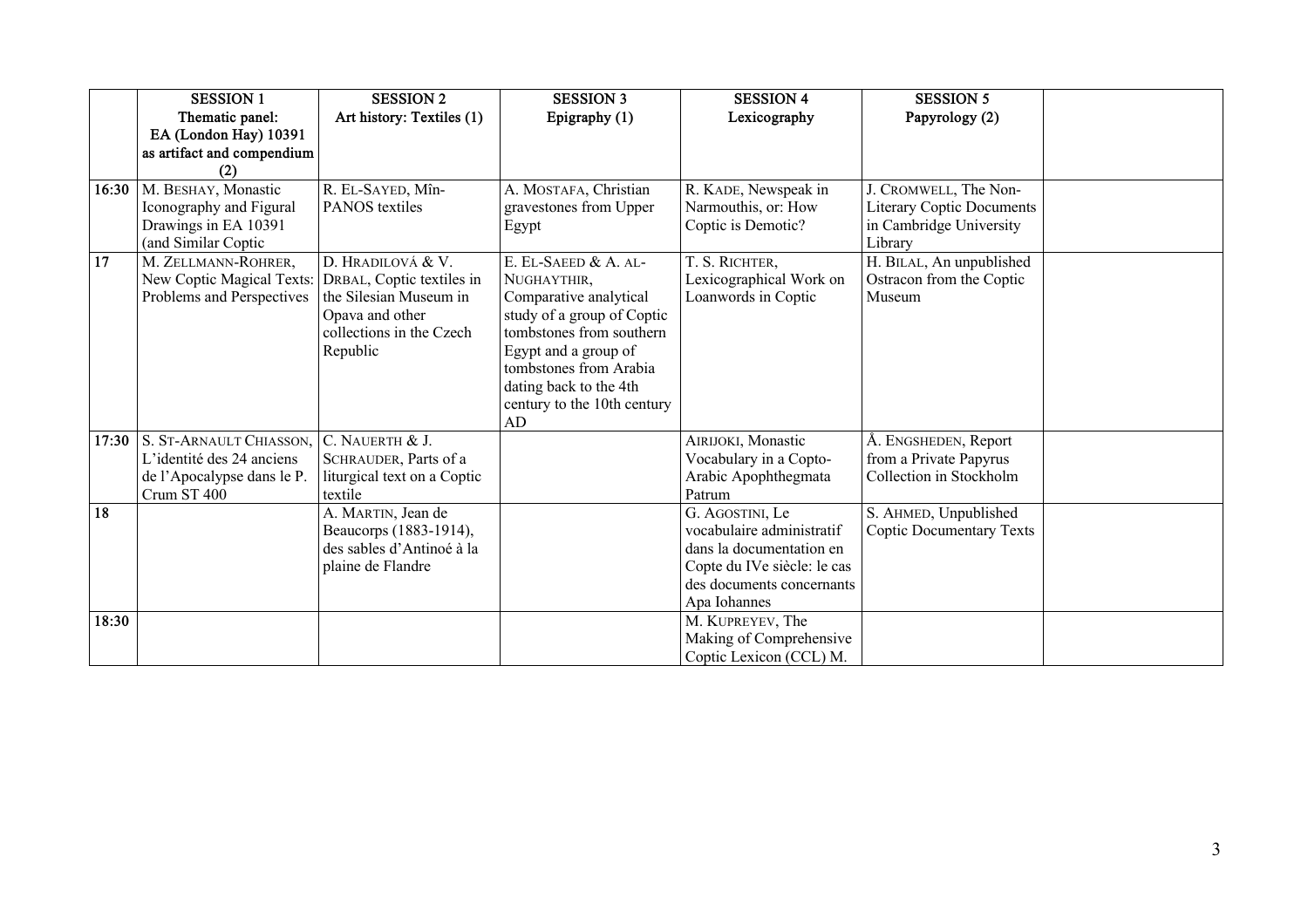## **Tuesday, July 12th**

|      | <b>PLENARY PAPER:</b> G. PYKE, Archaeology in Christian Egypt (2016-2022)          |
|------|------------------------------------------------------------------------------------|
| 9:30 | <b>PLENARY PAPER:</b> A. BOUD'HORS, Coptic Codicology and Palaeography (2012-2022) |
| 10   | <b>PLENARY PAPER:</b> J. VAN DER VLIET, Magic in Christian Egypt                   |
|      | $\vert 10:30 \vert$ Coffee break                                                   |

|           | <b>SESSION 1</b>            | <b>SESSION 2</b>          | <b>SESSION 3</b>            | <b>SESSION 4</b>           | <b>SESSION 5</b>             | <b>SESSION 6</b>             |
|-----------|-----------------------------|---------------------------|-----------------------------|----------------------------|------------------------------|------------------------------|
|           | Copto-Arabic                | Literature: Transmission  | Art history: Interpretative | Literature and             | Copts in modern history:     | In memoriam                  |
|           | historiography              | and diffusion             | approaches                  | monasticism: Shenoute (3)  | Preserving Coptic            | W.-P. Funk (1).              |
|           |                             |                           |                             |                            | traditions against the       | Carrière et personnalité     |
|           |                             |                           |                             |                            | challenge of migration       | scientifique                 |
| <b>11</b> | D. ELAGINA, New             | M. ADDESSI, The           | N. ALFY & M. FEKRI,         | Anba SURIEL, An Initial    | A. BERNARDO, Coptic          | R. CHARRON, La               |
|           | Perspectives in the Study   | Transmission in Coptic of | Contemplative               | Comparison Between the     | migrant communities in       | personnalité scientifique de |
|           | of the Chronicle of John of | Basil of Caesarea's First | Interpretation of Coptic    | Coptic Bohairic and Arabic | modern Egyptian History      | W.-P. Funk                   |
|           | Nikiu                       | Homily "De ieiunio": A    | Iconography and its effect  | Manuscripts of the Life of | and abroad: the case of the  |                              |
|           |                             | Comparison between the    | on Writing Coptic Art       | St Shenoute of Atripe      | Coptic Diocese of St.        |                              |
|           |                             | Sahidic and Bohairic      | History                     |                            | George in Rome and the       |                              |
|           |                             | Versions                  |                             |                            | 2019 Coptic European         |                              |
|           |                             |                           |                             |                            | Youth Conference between     |                              |
|           |                             |                           |                             |                            | changes, continuities, self- |                              |
|           |                             |                           |                             |                            | empowerment and identity     |                              |
|           |                             |                           |                             |                            | formation                    |                              |
| 11:30     | J. DEN HEIJER, M.           | N. ANDREJEVS, John the    | K. BABRAJ & M. ŁAPTAŚ,      | S. DAVIS, Shenoute in      | M. MILIČIĆ, "Sunday          | E. CRÉGHEUR & P.-H.          |
|           | MAKHOUL & P. PILETTE,       | <b>Baptist in Coptic</b>  | "Gammadia" – facts and      | Arabic: Traces of the      | schools at home": The role   | POIRIER, Le projet Nag       |
|           | The International Coptic-   | Literature: Overview of   | myths: the meaning of       | Canons in Translation      | of popular magazines in      | Hammadi de Laval et          |
|           | Arabic Historiography       | Sources and First Results | Greek letters on the        |                            | preserving and transmitting  | l'enseignement de W.-P.      |
|           | Project (ICAHP): looking    | of Research               | vestments of saints and     |                            | Coptic tradition among       | Funk                         |
|           | back, looking ahead         |                           | martyrs in the "Orbis"      |                            | young Copts in Europe        |                              |
|           |                             |                           | Christianus"                |                            |                              |                              |
| 12        | J. SHAKER, La vita del      | G. FRANK, The Seven       | A. NAKHLA, The order of     | S. MOAWAD, Eschatologie    | <b>Father BISHOY LAMIE</b>   | S. HODAK, Ornamentation,     |
|           | patriarca Ibn Zar'aa e lo   | Sleepers of Ephesos in    | the religious scenes in the | bei den Kopten zwischen    | MIKHAIL, Teaching Coptic     | Nomenclature and Coptic      |
|           | spostamento della           | Coptic Christianity       | Coptic Orthodox Church      | Schenute von Atripe (†     | to the Coptic diaspora       | Textiles                     |
|           | montagna                    |                           | and its indications         | 465) und al-Wağīh al-      | community                    |                              |
|           |                             |                           |                             | Qalyūbī († nach 1271)      |                              |                              |
|           | 12:30 Lunch break           |                           |                             |                            |                              |                              |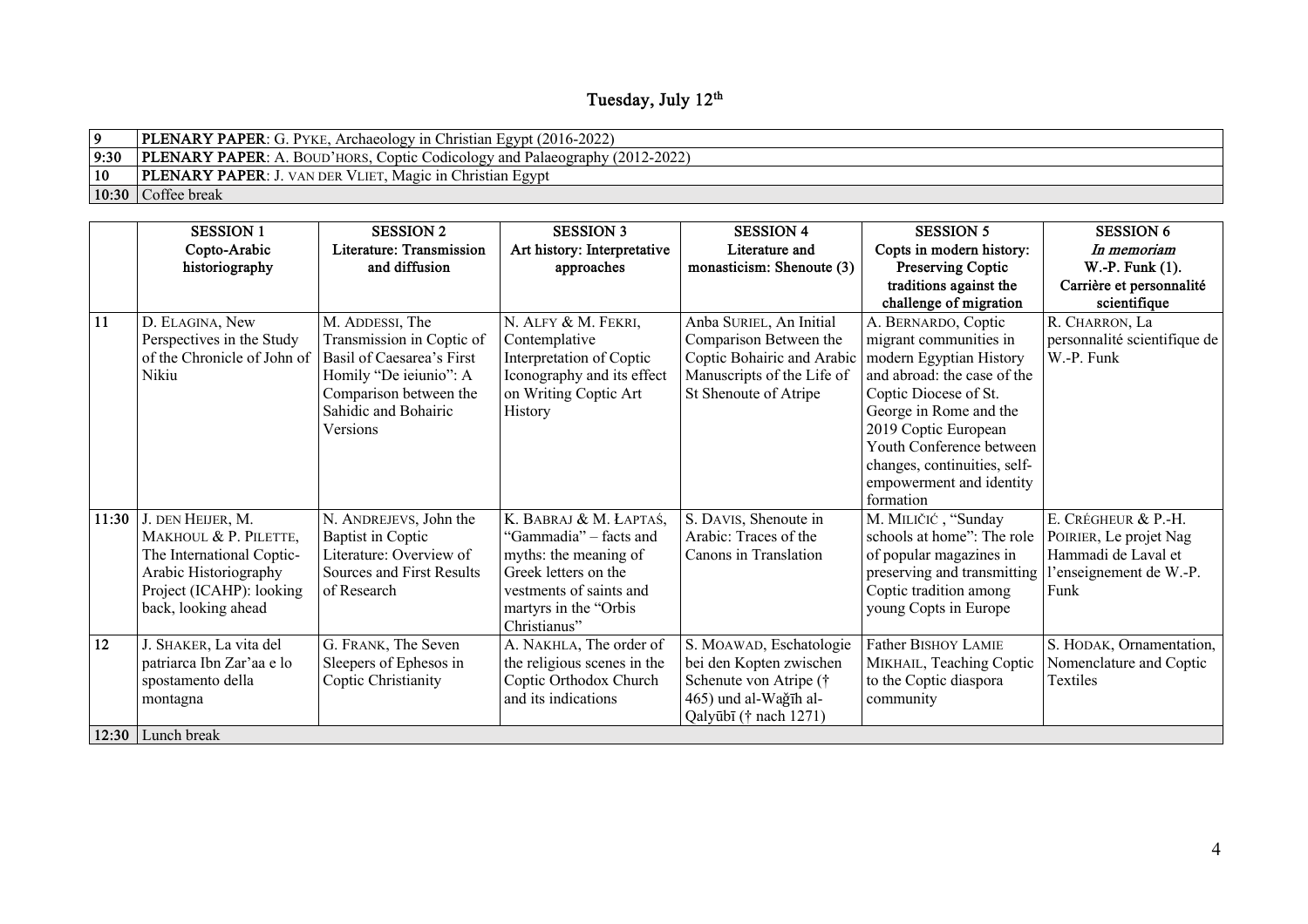|       | <b>SESSION 1</b>             | <b>SESSION 2</b>            | <b>SESSION 3</b>           | <b>SESSION 4</b>              | <b>SESSION 6</b>             |
|-------|------------------------------|-----------------------------|----------------------------|-------------------------------|------------------------------|
|       | Copto-Arabic Literature      | Magic                       | Archaeology (1)            | Monasticism                   | In memoriam                  |
|       | and Manuscripts              |                             | Christianity in the oases  |                               | W.-P. Funk (2).              |
|       |                              |                             |                            |                               | Manuscrits et textes         |
|       |                              |                             |                            |                               | bibliques et manichéens      |
| 14    | L. ELHAGE-MENSCHING,         | Z. VÍTKOVÁ, The Story of    | N. ARAVECCHIA, Fourth-     | A. CRISLIP, Ascetic rivalry:  | S. RICHTER, The              |
|       | The Owner Family of a        | Healing of Peter's Mother-  | Century Christianity in    | Envy, slander, and the evil   | Manichaean Psalm Book        |
|       | Sahidic-Arabic Holy Week     | in-law (Matt $8:14-15$ ) in | Egypt's "Great Oasis":     | eye in Coptic monastic        |                              |
|       | lectionary: Arabic and       | Coptic Magic. A Case        | Archaeological Evidence    | literature                    |                              |
|       | Bohairic marginalia in       | Study                       | from Trimithis/Amheida     |                               |                              |
|       | codex sa 16L from the        |                             |                            |                               |                              |
|       | 14th/15th century            |                             |                            |                               |                              |
| 14:30 | Father ANGELOS AL-           | K. HEVESI, "Preparation of  | V. GHICA, Fourth-Century   | P. PIWOWARCZYK,               | I. GARDNER, Mani's           |
|       | NAQADIY, The Laws of St      | a pot" - Reconstructing a   | Christian Archaeological   | Theological imaginary of      | Epistles (Berlin P.15998)    |
|       | Athanasius, the Bishop of    | Ritual Practice of Coptic   | Record of Egypt: Where     | the Theban Monks in the       |                              |
|       | Qus                          | <b>Magical Texts</b>        | from? Where to?            | light of the Monastic letters |                              |
|       |                              |                             |                            | from Western Thebes           |                              |
| 15    | L. MAHMOUD-SAID, The         | M. PREININGER               | V. GHICA & R. WILLIAMS,    | M. MALEVEZ, Onuphre: la       | F. FEDER et A. SUCIU,        |
|       | Impact of Islamic Culture    | SVOBODOVA, Conceptions      | Trajectories of Religious  | présence du saint copte       | Wolf-Peter Funk and his      |
|       | on the first Arabic Texts of | of the Body in the Coptic   | Transmission. Christianity | hors d'Égypte et les          | contribution to the study of |
|       | Coptic Writers               | <b>Magical Corpus</b>       | in Kharga Oasis            | versions non-égyptiennes      | the Coptic Biblical          |
|       |                              |                             |                            | de sa vie                     | Versions                     |
| 15:30 |                              | R. TEEPE, An Arabic         | H. T. TEIGEN, Beyond       | E. SMAGINA, La nudité des     | E. GAREL, Les textes         |
|       |                              | Witness to a Treatise on    | Christian and Manichaean:  | ermites et ses significations | documentaires de Kellis      |
|       |                              | Greek-Coptic Letter Magic   | Religious Identity in the  | dans les textes coptes        |                              |
|       |                              |                             | Coptic Papyri from Ismant  |                               |                              |
|       |                              |                             | el-Kharab                  |                               |                              |
|       |                              |                             |                            |                               |                              |
| 16    | Coffee break                 |                             |                            |                               |                              |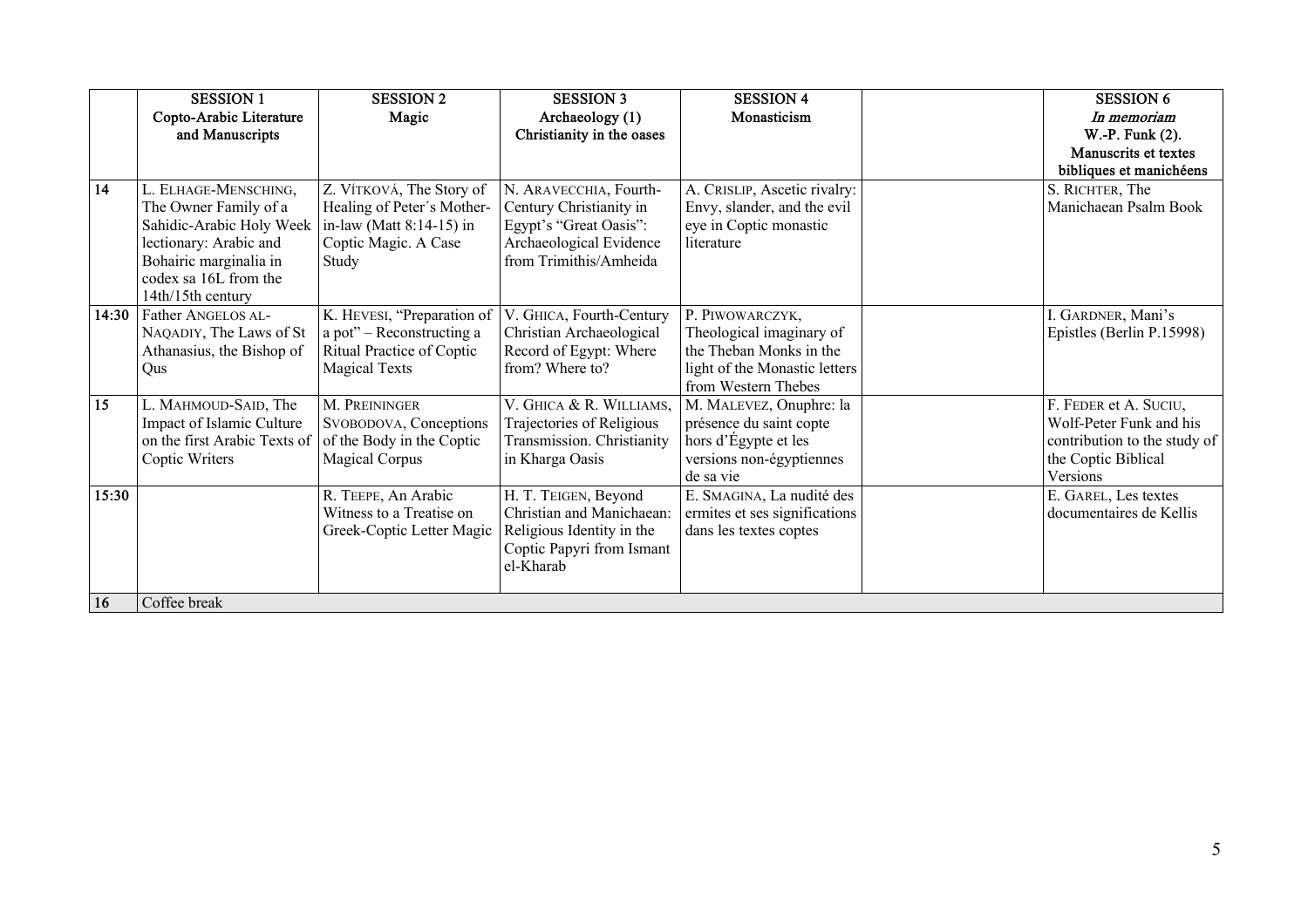|       | <b>SESSION 1</b>                           | <b>SESSION 2</b>                          | <b>SESSION 3</b>            | <b>SESSION 4</b>                                     | <b>SESSION 5</b>                               | <b>SESSION 6</b>                                  |
|-------|--------------------------------------------|-------------------------------------------|-----------------------------|------------------------------------------------------|------------------------------------------------|---------------------------------------------------|
|       | Art history: Sculptures and                | Modern and contemporary                   | Archaeology (2)             | Thematic panel: The                                  | Literary papyrology                            | In memoriam                                       |
|       | carved objects                             | history (2)                               |                             | production and use of                                |                                                | W.-P. Funk (3).                                   |
|       |                                            |                                           |                             | Coptic apocrypha                                     |                                                | Morphologie et                                    |
|       |                                            |                                           |                             |                                                      |                                                | dialectologie                                     |
| 16:30 | A. MAHRAN, Wooden                          | Bigoul EL SOURIANY,                       | T. DERDA & M. GWIAZDA,      | H. LUNDHAUG, The Nature                              | J. HAGEN, The Coptic                           | T.S. RICHTER,                                     |
|       | Sculptures from the Coptic                 | Contribution to the life and              | "Marea" (Modern             | and Functions of Coptic                              | literary texts from Qasr                       | 'nostalgisch,                                     |
|       | Museum                                     | works of al- Mu'llim                      | Huwwariya): A Town Built    | Apocrypha                                            | Ibrim: Another window on                       | im Gedenken an meine                              |
|       |                                            | Ibrahim al- Gawhari                       | in Late Antiquity on the    |                                                      | the literature of Christian                    | jugendlichen ZÄS-                                 |
|       |                                            |                                           | Shore of Lake Mareotis      |                                                      | Egypt, Nubia and Ethiopia                      | Artikel' Coptic<br>Morphology,                    |
|       |                                            |                                           |                             |                                                      |                                                | Morphophonology and                               |
|       |                                            |                                           |                             |                                                      |                                                | Morphosyntax in WPF's                             |
|       |                                            |                                           |                             |                                                      |                                                | work                                              |
| 17    | M. DELASSUS, Nouveaux                      | C. CHAILLOT, Bishop                       | P. WILSON, Late Antique     | F. GRAZ, Frame-Narratives                            | E. ALY, Cataloging New                         | S. EMMEL, Southern Coptic                         |
|       | apports sur la facture                     | Samuel (1937-2003) and                    | Archaeological Sites in the | in Coptic Apocrypha                                  | Collection from Qasr Ibrim                     |                                                   |
|       | instrumentale dans                         | Coptic Heritage                           | Northern Nile Delta         |                                                      |                                                |                                                   |
|       | l'Égypte byzantine à partir                |                                           |                             |                                                      |                                                |                                                   |
|       | des collections du musée                   |                                           |                             |                                                      |                                                |                                                   |
|       | du Louve                                   |                                           |                             |                                                      |                                                |                                                   |
| 17:30 | C. MEURICE, Sculptures                     | L. HANNA, La mariologie                   | K. INNEMÉE, The Lauras of   | R. BÉLANGER SARRAZIN,                                | A. GRONS, Coptic                               | N. BOSSON, La langue                              |
|       | coptes de Moyenne-<br>Égypte : découvertes | dans la pensée du père<br>Matta el-Meskin | Sketis, Their Structures    | The Prayer of Mary at<br>Bartos: At the Intersection | Pharmacological Texts-<br>The Present State of | bohairique et plus<br>particulièrement sa variété |
|       | récentes au couvent Rouge                  |                                           | and Gradual Disappearance   | of Coptic Apocrypha,                                 | Research                                       | B4 (paléo-bohairique) $\Rightarrow$               |
|       | de Sohag.                                  |                                           |                             | Magic, and Liturgy                                   |                                                | B4/B5                                             |
| 18    | R. BOTT, Corrupting the                    | R. FAROUK, The Future of                  | I. INCORDINO, Analysis of   | J. HYPSZER, Coptic                                   | V. WALTER, Remnants of a A. BOUD'HORS et I.    |                                                   |
|       | Corpus: Coptic Art and the                 | Coptic Studies in Egypt                   | the Ceramic Assemblage      | Apocrypha in the Touton                              | Fayyumic monastic                              | MIROSHNIKOV, L'avenir                             |
|       | Sheikh Ibada Fakes                         |                                           | from the Monastery of       | Style                                                | library? The uncatalogued                      | des études sur le dialecte                        |
|       |                                            |                                           | "Abba Nafer", Manqabad      |                                                      | Coptic material from                           | fayoumique                                        |
|       |                                            |                                           | (Asyut)                     |                                                      | Leipzig University                             |                                                   |
|       |                                            |                                           |                             |                                                      | Library's Papyri and                           |                                                   |
|       |                                            |                                           |                             |                                                      | Ostraca Collection                             |                                                   |
| 18:30 |                                            | A. NAGEH, Saint Mark                      | A. PAWLIKOWSKA-             | S. COOK, Corrections and                             | S. TORALLAS TOVAR, The                         | G. SCHENKE, Wolf-Peter                            |
|       |                                            | foundation Past and future                | GWIAZDA, Western            | Emendations in                                       | use of the roll in official                    | Funk & M. The Coming of                           |
|       |                                            |                                           | Thebes: Monastic objects    | Apocryphal Manuscripts:                              | communication: the                             | Age of a 'Minor Literary                          |
|       |                                            |                                           | in context                  | Evidence from the                                    | Montserrat Athanasius roll                     | Dialect'                                          |
|       |                                            |                                           |                             | Monastery of St. Macarius                            |                                                |                                                   |

**19** Cocktail Party at the ULB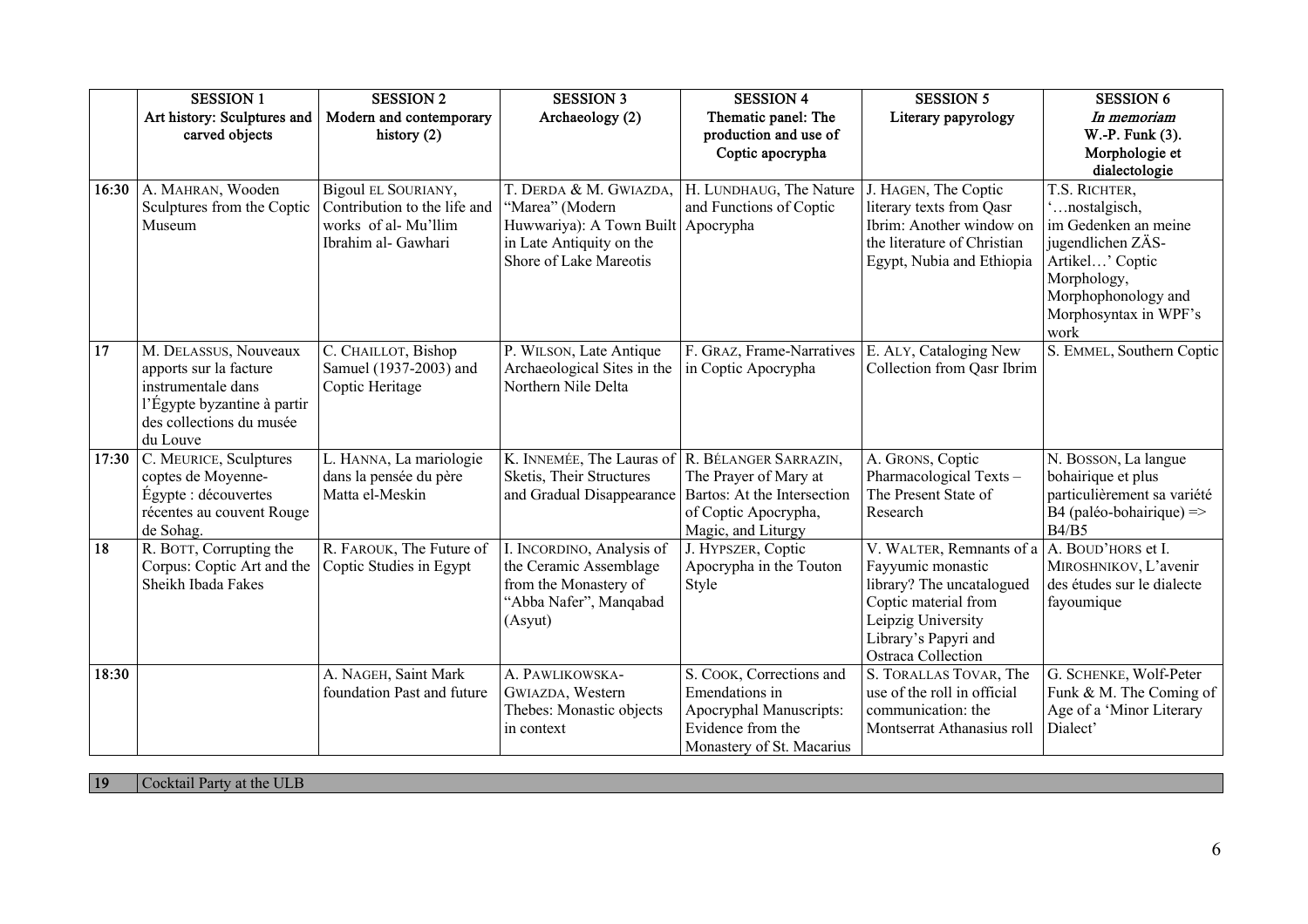## **Wednesday, July 13th**

| 9  | <b>PLENARY PAPER:</b> F. CALAMENT, Christian Art in Egypt (2016-2022) |
|----|-----------------------------------------------------------------------|
|    | 9:30   PLENARY PAPER: M. SWANSON, Copto-Arabic Studies (2016-2022)    |
| 10 | <b>PLENARY PAPER:</b> D. ATANASSOVA, Coptic Liturgy (2012-2022)       |
|    | $\vert 10:30 \vert$ Coffee break                                      |
|    |                                                                       |

| 11 | <b>PLENARY SESSION:</b> Ethics in the Coptic Studies |
|----|------------------------------------------------------|
|    | 12:30 Lunch break                                    |

14:30 Visit of Musée Art & Histoire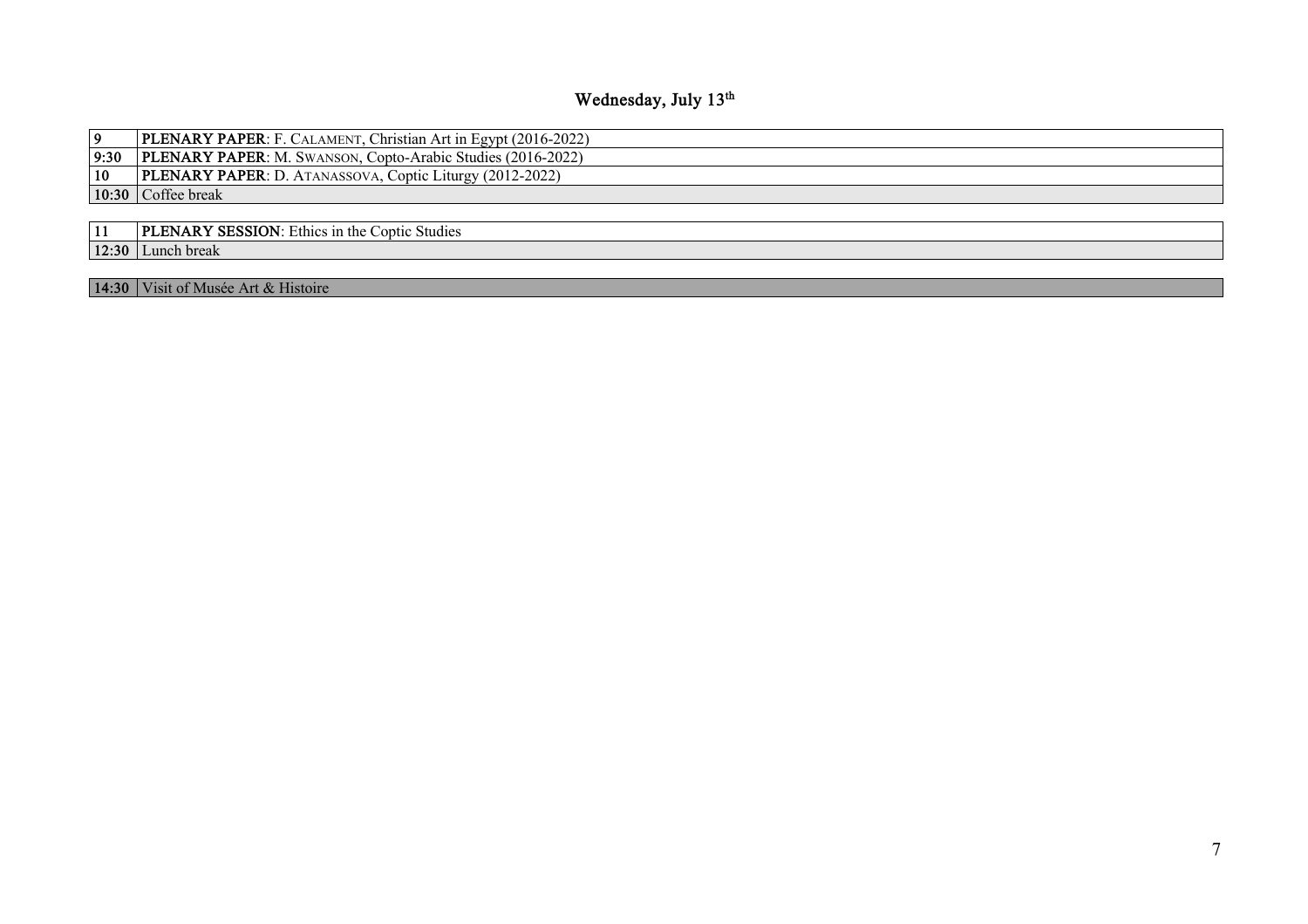### **Thursday, July 14th**

|              | <b>PLENARY PAPER:</b> G. SCHENKE, Coptic Papyrology (2016-2022)               |
|--------------|-------------------------------------------------------------------------------|
| 9:30         | <b>PLENARY PAPER:</b> A. SUCIU, Coptic Literature (2016-2022)                 |
| $ 10\rangle$ | <b>PLENARY PAPER:</b> G. DU ROY, Copts in Modern Egyptian History (2016-2022) |
|              | $\vert 10:30 \vert$ Coffee break                                              |

|       | <b>SESSION 1</b><br>Archaeology and art<br>history: Paintings                                                                             | <b>SESSION 2</b><br>Women in the Coptic<br>Church                                                 | <b>SESSION 3</b><br>Coptic books: Use and<br>production                                                                                                                                                                                         | <b>SESSION 4</b><br>Arabic and Ethiopic<br>reception of Coptic<br>traditions                                                                              | <b>SESSION 5</b><br>Art History: textiles (2)                                                                                                                      | <b>SESSION 6</b><br>Digital Coptic Tutorial<br>Sessions $(1)$                                          |
|-------|-------------------------------------------------------------------------------------------------------------------------------------------|---------------------------------------------------------------------------------------------------|-------------------------------------------------------------------------------------------------------------------------------------------------------------------------------------------------------------------------------------------------|-----------------------------------------------------------------------------------------------------------------------------------------------------------|--------------------------------------------------------------------------------------------------------------------------------------------------------------------|--------------------------------------------------------------------------------------------------------|
| 11    | C. MAZZARINO,<br>Preliminary Considerations<br>Regarding the Technique<br>and the Stylistic Analysis<br>of the Paintings from<br>Manqabad | C. SCHROEDER, A Social<br>and Literary History of<br>Girls and Girlhood in the<br>White Monastery | H. ROCHARD & A.<br>BOUD'HORS, Les<br>représentations du livre, de<br>l'écriture et de la lecture<br>dans les milieux<br>monastiques égyptiens de<br>l'Antiquité tardive au<br>Moyen $\angle$ Age (VI <sup>e</sup> -XII <sup>e</sup><br>siècles) | M. AMBU, The Ethiopic<br>version of the "Letter on<br>the Glory of the Saints" by<br>saint Macarius the Great: a<br>preliminary study                     | S. HODAK, Let's talk about<br>Pasticci                                                                                                                             | E.-S. LINCKE, Digitizing<br>Coptic Texts with Optical<br>Character Recognition: a<br>hands-on tutorial |
| 11:30 | D. ZIELIÑSKA & K.<br>INNEMÉE, The dodekaorton<br>in Coptic church<br>decoration                                                           | P. ARSANY, Women's<br><b>Eucharistic Reception</b><br>during Bodily Flux among<br>Medieval Copts  | E. SALIB, Annunciation in<br>Coptic and Armenian<br>illuminated manuscripts                                                                                                                                                                     | S. SHOEMAKER, The<br>Apocalypse of Ps.-<br>Shenoute: Imperial<br>Apocalypticism and Early<br>Islamic Jerusalem                                            | M. MOSSAKOWSKA-<br>GAUBERT, RECONTEXT.<br>Reconstructing the history<br>of Egyptian textiles from<br>the 1st Millennium AD at<br>the National Museum of<br>Denmark |                                                                                                        |
| 12    | M. KUPELIAN, The Wall<br>Painting Program of the<br>Grand Cathedral of St.<br>Mark in Abbaseya Cairo:<br>History, Bible and<br>Traditions | A. SADEK, La question du<br>sacerdoce féminin en<br>Egypte                                        | F. MASSOUD, Some of the<br>Coptic copyists from<br>Minya Governorate                                                                                                                                                                            | R. DRYDEN, The Qur'ānic<br>Account(s) of the Angelic<br>Prostration to Adam and<br>the Fall of Iblis: Re-<br>evaluating the Case for a<br>Coptic "Origin" | O. OSHARINA, Why these<br>very subjects? The artist's<br>choice in the Hermitage<br>collection of textiles                                                         |                                                                                                        |

**12:30** Group picture of participants

**12:40** Lunch break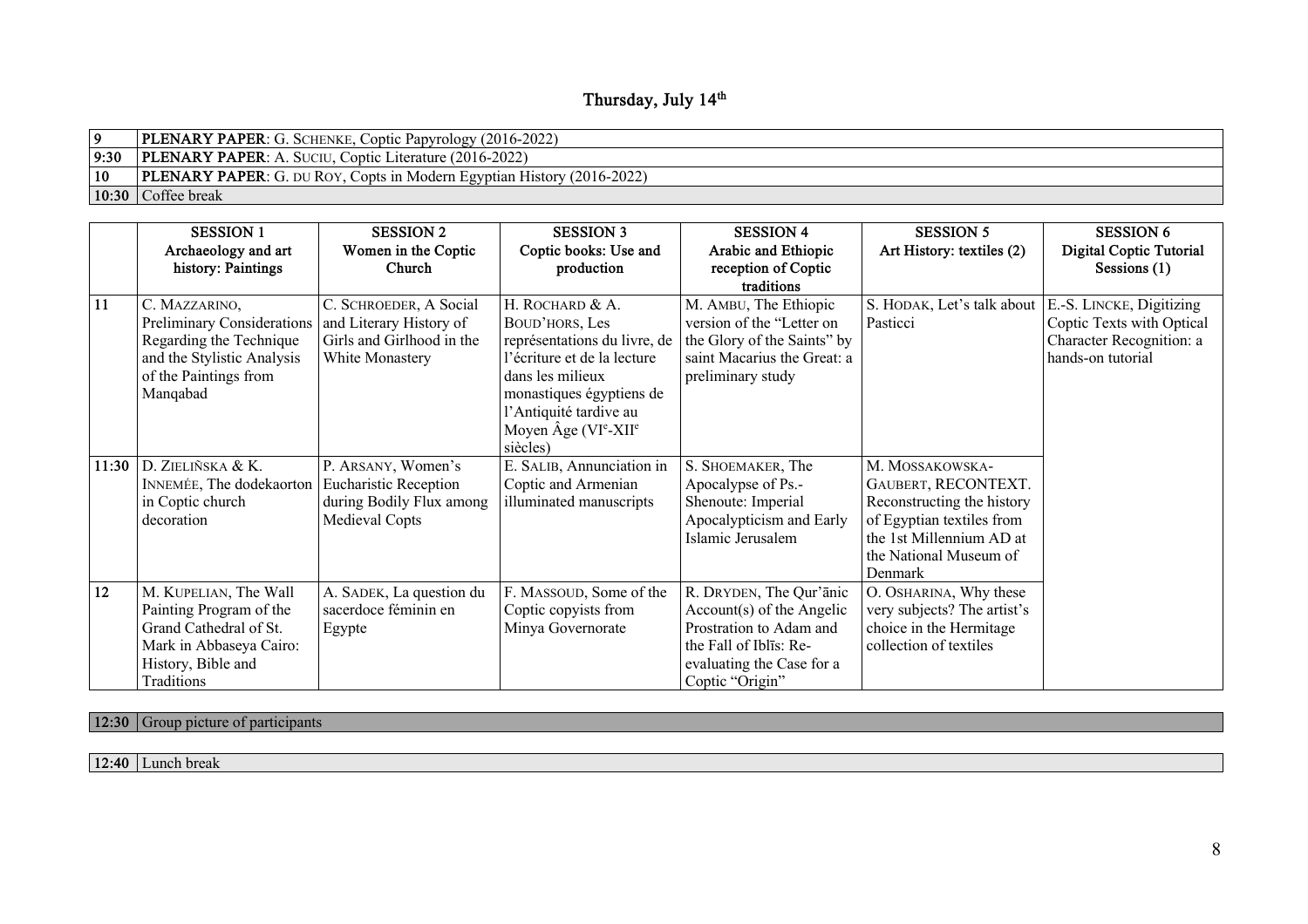|       | <b>SESSION 1</b>                    | <b>SESSION 2</b>            | <b>SESSION 3</b>             | <b>SESSION 1</b>           | <b>SESSION 5</b>           | <b>SESSION 6</b>        |
|-------|-------------------------------------|-----------------------------|------------------------------|----------------------------|----------------------------|-------------------------|
|       | Archaeology and art                 | Codicology (1)              | Pursuing a field of critical | Thematic panel:            | Papyrology (3)             | Digital Coptic Tutorial |
|       | history: Paintings                  |                             | Coptic studies (1)           | Archaeology at the         |                            | Sessions $(2)$          |
|       |                                     |                             |                              | Shenoutean women's         |                            |                         |
|       |                                     |                             |                              | monastery at Atripe        |                            |                         |
| 14    | J. AUBER DE LAPIERRE, La            | A. SOLDATI, The study of    | G. DU ROY, Coptic            | G. PYKE, The Women's       | A. ELSHARKAWY & M.         | S. MIYAGAWA,            |
|       | peinture copte au XVII <sup>e</sup> | Coptic colophons and a      | religious education in       | Monastery at Atripe: An    | EISSA, Two Coptic Letters  | Handwritten text        |
|       | siècle : état de la question        | new scribal subscription    | Europe: Local and            | Archaeological Perspective | (P.Cair.Copt.18)           | recognition for Coptic  |
|       |                                     | from a manuscript of the    | transnational dynamics       |                            |                            | manuscripts             |
|       |                                     | Biblioteca Corsiniana       |                              |                            |                            |                         |
|       |                                     | (Fondo Caetani 280.3.7)     |                              |                            |                            |                         |
| 14:30 | Z. SKALOVA, Note on the             | I. MIROSHNIKOV,             | M. MILIČIĆ, Periodical       | A. URCIA, The Women's      | M. MÜLLER, The Coptic      |                         |
|       | history of the Discovery            | Fayyūmic Manuscripts at     | publishing in the Coptic     | Monastery at Atripe:       | Ostraca of Douch           |                         |
|       | and Restoration of Old              | the Morgan Library and      | diaspora: the role of        | Digital Archaeology        |                            |                         |
|       | Icons in Egypt (c. 1880s -          | Museum                      | popular magazines in         |                            |                            |                         |
|       | 1990s)                              |                             | preserving and               |                            |                            |                         |
|       |                                     |                             | disseminating Coptic         |                            |                            |                         |
|       |                                     |                             | heritage in Europe           |                            |                            |                         |
| 15    | R. BALIGH, The Icons of             | J. TIMBIE, A Coptologist at | A. FALLAS, Modern Coptic     | C. ANGELO, The Women's     | A. KAMAL MAMDOUH,          |                         |
|       | the Coptic Orthodox                 | Work: Digitization of Early | History and the Specter of   | Monastery at Atripe:       | Coptic Texts from          |                         |
|       | Church of Archangel                 | Catalogues, Photographs,    | the Sectarian Question in    | Archaeological Recording   | Elephantine and Copts in   |                         |
|       | Michael at Kafr el Deir in          | and Notebooks for the       | Egypt                        | of the Monastic Church     | the Arabic documents from  |                         |
|       | Sharqia Governorate                 | Coptic Manuscripts in the   |                              |                            | Elephantine/Aswan          |                         |
|       |                                     | Morgan Collection           |                              |                            |                            |                         |
| 15:30 | Sh. SADEK EL-GENDI,                 |                             |                              | S. J. DAVIS, The Women's   | A. NAKSHARA, Six           |                         |
|       | Représentation du Prophète          |                             |                              | Monastery at Atripe: An    | Unpublished Coptic Letters |                         |
|       | Moïse dans la décoration            |                             |                              | Epigraphic Report          | from Edfu                  |                         |
|       | copte (Analyse et                   |                             |                              |                            |                            |                         |
|       | comparaison)                        |                             |                              |                            |                            |                         |
| 16    | Coffee break                        |                             |                              |                            |                            |                         |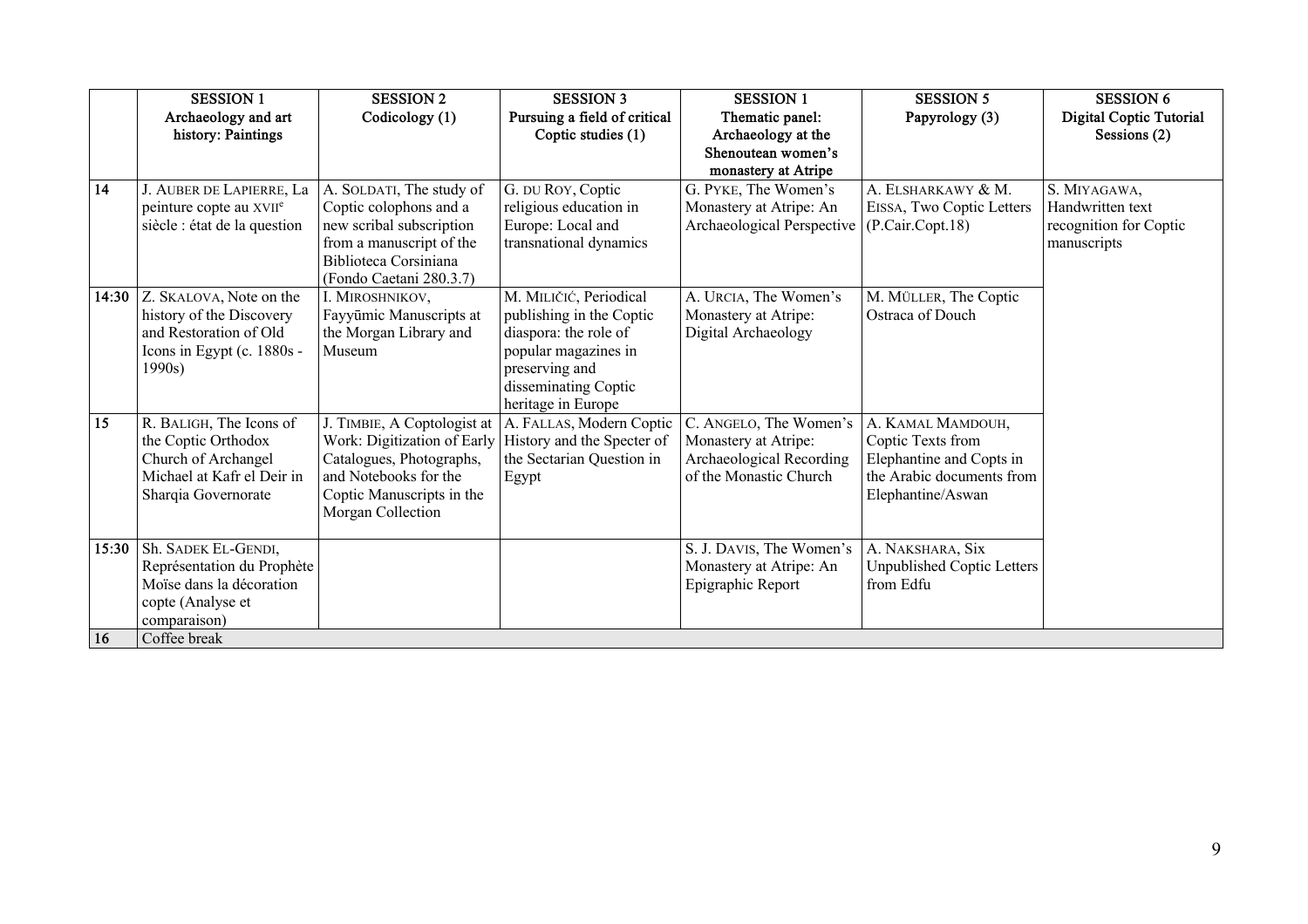|       | <b>SESSION 1</b>             | <b>SESSION 2</b>          | <b>SESSION 3</b>             | <b>SESSION 4</b>            | <b>SESSION 5</b>             | <b>SESSION 6</b>        |
|-------|------------------------------|---------------------------|------------------------------|-----------------------------|------------------------------|-------------------------|
|       | Background and influences    | Codicology (2)            | Pursuing a field of critical | Art history                 | Liturgy $(1)$                | Digital Coptic Tutorial |
|       | of Egyptian Christianity     |                           | Coptic studies (2)           |                             |                              | Sessions (3)            |
| 16:30 | R. SHOUCRI, Egyptian         | D. SHARP & S. VEZ,        | W. BLAND, Constructing       | V. SHEHATA, Study for the   | A. ROGOZHINA,                | A. ZELDES & C.T.        |
|       | background to early          | Papyrus Bodmer 44:        | Coptic History through       | Coptic Monuments that       | Hagiographic and             | SCHROEDER, Coptic       |
|       | monastic literature          | <b>Bohairic Daniel</b>    | Violence: the Case Study     | related to Queen Helena in  | Hymnographic Cycles in       | Scriptorium: Searching  |
|       |                              |                           | of Fascism                   | Egypt                       | the Early Liturgical         | Digital Texts and Using |
|       |                              |                           |                              |                             | Collections of the Coptic    | Tools                   |
|       |                              |                           |                              |                             | Church                       |                         |
| 17    | B. BEKHIT, The Icon of       | N. CARLIG, Un codex de    | A. AKLADIOS, Beyond the      | D. BAHEYELDIN, Christ       | Á. TÓTHNÉ MIHÁLYKÓ,          |                         |
|       | Archangel Michael in         | papyrus des Psaumes en    | Single Story: Embracing      | Representations in Early    | Praying for the Patriarch:   |                         |
|       | Coptic Art as a              | dialecte A                | Heteroglossia in Coptic      | <b>Christian Catacombs</b>  | Coptic Liturgy in the        |                         |
|       | transcription of Biblical    |                           | <b>Studies</b>               |                             | Context of Church History    |                         |
|       | and Pharaonic heritage and   |                           |                              |                             |                              |                         |
|       | Hellenistic Culture and      |                           |                              |                             |                              |                         |
|       | Maimars and Synaxarion       |                           |                              |                             |                              |                         |
| 17:30 | P. TUTTY, Saintly            | A. TSAKOS,                | C. LUKASIK, Martyrs and      | M. FEKRI & N. ALFY,         | R. DEKKER, A Bohairic-       |                         |
|       | Transitions: How an          | On the Coptic manuscripts | Migrants: Copts and the      | Representing Enemies: A     | Arabic liturgical book for   |                         |
|       | Egyptian Saint became an     | of the Schøyen collection | Persecution Politics of U.S. | Comparative Analytic        | the feasts relating to Saint |                         |
|       | Anglo-Saxon Hermit           |                           | Empire                       | study for the               | John the Baptist             |                         |
|       |                              |                           |                              | representations of enemies  |                              |                         |
|       |                              |                           |                              | in Ancient Egyptian and     |                              |                         |
|       |                              |                           |                              | Coptic Art                  |                              |                         |
| 18    | M. WISSA, The Liminal        | L. AGAIBY, Watermarks:    |                              | S. ELSAWY, Christian        | Y. YOUSSEF, Paul of          |                         |
|       | Ascetic Heroine: Mary of     | the key to dating and     |                              | symbols on the Coptic Jar-  | Tamma in Coptic              |                         |
|       | Egypt in the Irish Tradition | validating manuscripts    |                              | Stands, and re-use them     | <b>Liturgical Texts</b>      |                         |
|       |                              |                           |                              | again. Two Unpublished      |                              |                         |
|       |                              |                           |                              | Examples in the Museum      |                              |                         |
|       |                              |                           |                              | of Coptic Art in Cairo      |                              |                         |
|       |                              |                           |                              | Z. ALBARAMOUSY, The art     | N. GIRGIS, Diakonia          |                         |
|       |                              |                           |                              | yotta (I) in the life monks | service rooms in the         |                         |
|       |                              |                           |                              |                             | Monastic and                 |                         |
|       |                              |                           |                              |                             | Ecclesiastical life          |                         |

**20** Closing dinner at the Chalet Robinson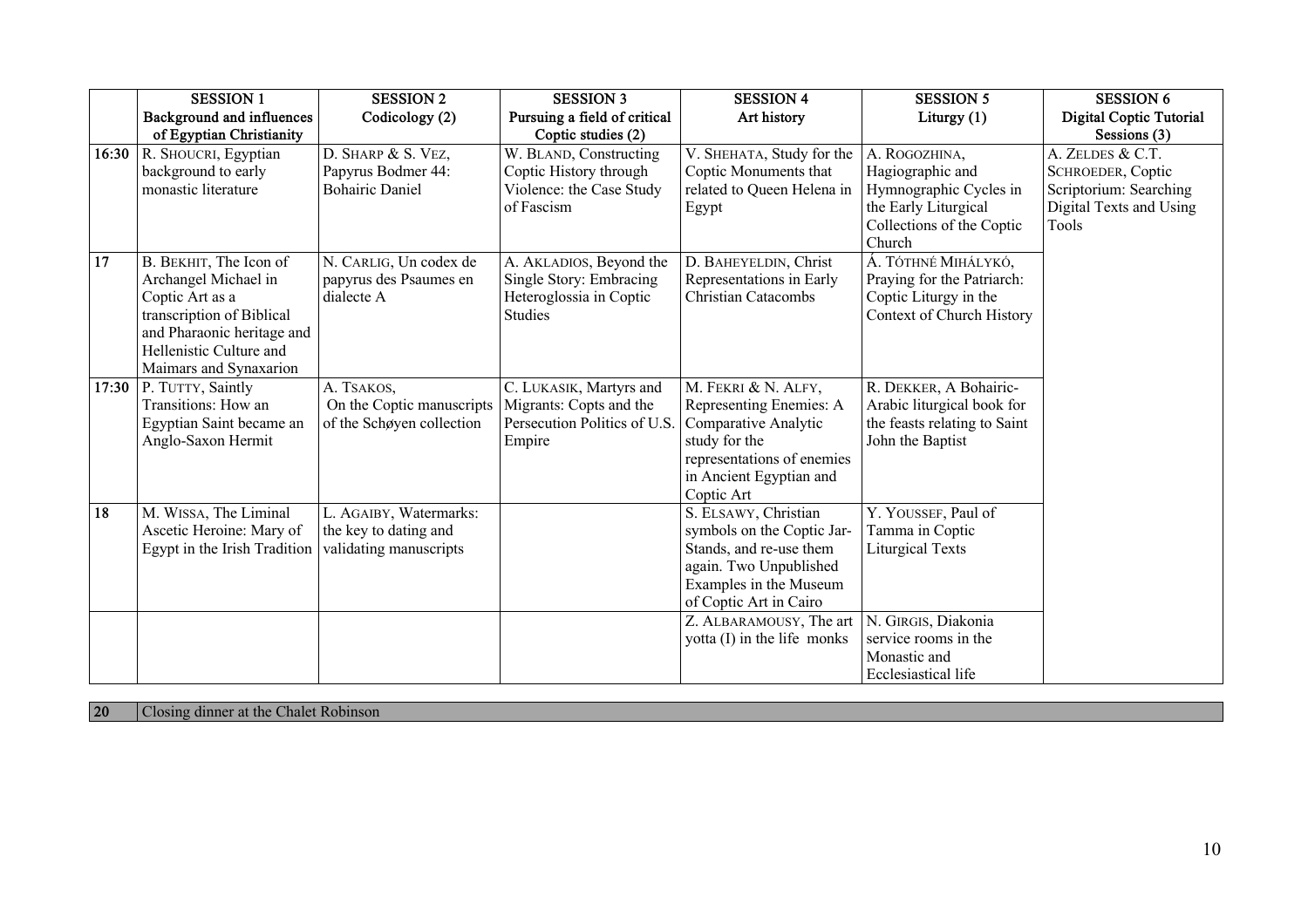| Friday, July 15th |  |  |
|-------------------|--|--|
|-------------------|--|--|

|              | <b>PLENARY PAPER:</b> M. J. ALBARRÁN MARTÍNEZ, Monasticism in Egypt (2016-2022) |
|--------------|---------------------------------------------------------------------------------|
| 9:30         | <b>PLENARY PAPER:</b> M. MÜLLER, Coptic Linguistics (2016-2022)                 |
| $ 10\rangle$ | <b>PLENARY PAPER:</b> G. OCHALA, Christian Nubia (2004-2022)                    |
|              | $\vert 10:30 \vert$ Coffee break                                                |

|       | <b>SESSION 1</b>              | <b>SESSION 2</b>        | <b>SESSION 3</b>            | <b>SESSION 4</b>            | <b>SESSION 5</b>                                       |  |  |  |
|-------|-------------------------------|-------------------------|-----------------------------|-----------------------------|--------------------------------------------------------|--|--|--|
|       | Coptic Bible                  | Digital tools in Coptic | Saints and Martyrs from     | Liturgy $(2)$               | Epigraphy (1)                                          |  |  |  |
|       |                               | papyrology              | Late Antique to             |                             |                                                        |  |  |  |
|       |                               |                         | contemporary Egypt          |                             |                                                        |  |  |  |
| 11    | F. FEDER, The Digital         | Roundtable by L.        | A. TSUJI, The Life and      |                             | M. HENEIN, Analysis of the $F$ . El GEBALI & N. MONIR, |  |  |  |
|       | Edition of the Coptic Old     | <b>VANDERHEYDEN</b>     | Miracles of Yuhanna al-     | Coptic Musical Patterns of  | The Coptic Foundation                                  |  |  |  |
|       | <b>Testament - A Progress</b> |                         | Rabban                      | St Basil Liturgy            | Texts in Egypt and Nubia                               |  |  |  |
|       | Report                        |                         |                             |                             |                                                        |  |  |  |
| 11:30 | C. ASKELAND & M.              |                         | G. IOSEPH, The              | A. R. MIKHAEEL, The         | A. SALSANO, The                                        |  |  |  |
|       | SCHULTZ, The Bible in         |                         | martyrology of St.          | Agpeya Manuscript Owned     | archangel Michael in                                   |  |  |  |
|       | Bohairic Coptic - State of    |                         | Theodore according to       | by Father Salama            | epigraphic sources                                     |  |  |  |
|       | Research, Problems, and       |                         | Greek, Coptic, Arabic texts | AbdulMsih Comparison        |                                                        |  |  |  |
|       | Prospects for Future          |                         |                             | Study                       |                                                        |  |  |  |
|       | Editions                      |                         |                             |                             |                                                        |  |  |  |
| 12    | M. ROSENAU, The Coptic        |                         | L. FRANGULIAN, The types    | C. GHALI & M. SALAMA,       | J. DIJKSTRA, Revealing                                 |  |  |  |
|       | Versions of the Minor         |                         | of characters as a tool of  | Incomplete Acrostic         | Monastic Life: The Ibis                                |  |  |  |
|       | Prophets                      |                         | intertextuality in Coptic   | Alphabetical Bohairic       | Hypogeum Graffiti Project,                             |  |  |  |
|       |                               |                         | martyrdoms                  | Liturgical Poem for finding | North Abydos                                           |  |  |  |
|       |                               |                         |                             | the Holy Cross              |                                                        |  |  |  |
| 12:30 | Lunch break                   |                         |                             |                             |                                                        |  |  |  |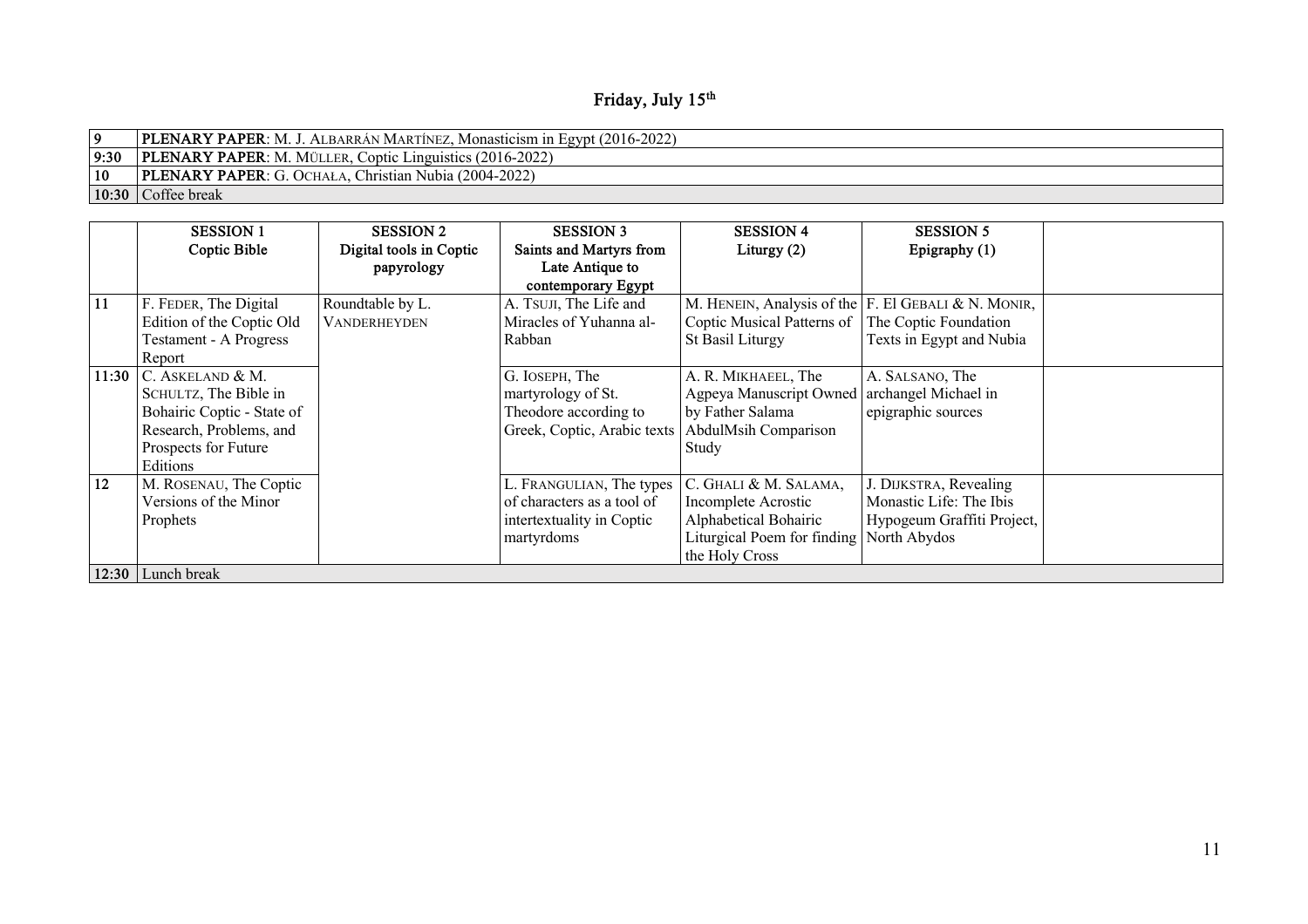|           | <b>SESSION 1</b>           | <b>SESSION 2</b>            | <b>SESSION 3</b>             | <b>SESSION 4</b>           | <b>SESSION 5</b>          |  |
|-----------|----------------------------|-----------------------------|------------------------------|----------------------------|---------------------------|--|
|           | Coptic Bible               | Thematic panel:             | Saints and Martyrs from      | Late Antique and Early     | Education in the Coptic   |  |
|           |                            | Archaeological approaches   | Late Antique to              | Medieval Monasticism: the  | Church                    |  |
|           |                            | to museum collections $(1)$ | Contemporary Egypt (3)       | view from documentary      |                           |  |
|           |                            |                             |                              | and archaeological         |                           |  |
|           |                            |                             |                              | evidence                   |                           |  |
| 14        | C. KOTSIFOU, The making    | A. ACHI, Digging in the     | Y. MATTA, Notes on the       | F. KRUEGER, "The Angel     | L. LARSEN, Finding the    |  |
|           | of a Coptic Book of        | Met's Storerooms: Recent    | Date of the Text of the Vita | of the Topos Shall Bless   | Footprints of Monastic    |  |
|           | Psalms: A Codicological    | Research and Exhibitions    | Macarii                      | You!" - The Guardian       | Education                 |  |
|           | Analysis of Or. 5000       | on Christian Egyptian Art   |                              | Angel of the Altar and Its |                           |  |
|           |                            | and Archaeology at the      |                              | Appropriation by the Cult  |                           |  |
|           |                            | Metropolitan Museum of      |                              | of Saints in Late Antique  |                           |  |
|           |                            | Art                         |                              | Egypt                      |                           |  |
| 14:30     | U.-K. PLISCH,              | E. SWIFT, Roman and Late    | A. VOYTENKO, Studies of      | J. WEGNER, Aphrodito,      | A. ST SHENOUDA, Blessed   |  |
|           | Beobachtungen zum          | Antique Artefacts from      | The Life of St Onnophrius    | Jeme, and the limits of    | Are Those Who Hold His    |  |
|           | koptischen Jesus Sirach    | Egypt in the UCL Petrie     | the Great. Outcomes and      | monastic activity          | Commands In Memory        |  |
|           |                            | Museum: Realising the       | Outlook                      |                            | The Practice of           |  |
|           |                            | potential of historical     |                              |                            | memorization and the      |  |
|           |                            | collections of artefacts    |                              |                            | development of the Arrow  |  |
|           |                            | from early excavations      |                              |                            | Prayer                    |  |
| 15        | H. BEHLMER, Biblical       | I. EICHNER, T. BECKH and    | C. BUCKNER Disparate         | A. PAPACONSTANTINOU,       | M. ATTEIYA, Investigating |  |
|           | Quotations Revisited       | E. PEINTNER, E. R.          | Deserts: The Construction    | Consolidating the          | the role of the Coptic    |  |
|           |                            | O'CONNELL, L. SKINNER,      | of Desert Spaces in the      | Caliphate: the view from   | Church in the field of    |  |
|           |                            | B. WILLS, M. ZELLMANN-      | Life of Aaron and Life of    | the villages               | education in modern Egypt |  |
|           |                            | ROHRER, Coptic 'magical'    | Cyrus                        |                            |                           |  |
|           |                            | manuscripts on leather      |                              |                            |                           |  |
|           |                            | from Deir el-Bakhit: A      |                              |                            |                           |  |
|           |                            | provenance for the Hay      |                              |                            |                           |  |
|           |                            | cookbook and associated     |                              |                            |                           |  |
|           |                            | spells on leather?          |                              |                            |                           |  |
| 15:30     | C. LOUIS, Pour la création | A. VAN PUYVELDE, Silk       | Anba MARTYROS, Ostraca       | W. GODLEWSKI, History of   |                           |  |
|           | d'une base de données des  | textiles said to come from  | from Naqada, Upper           | the Nekloni Monastery      |                           |  |
|           | citations bibliques en     | Akhmim in the Art $\&$      | Egypt, with illustrations of | (Fayoum) in 5th -12th      |                           |  |
|           | copte: quelques réflexions | History Museum, Brussels    | Saints                       | century                    |                           |  |
|           | et pistes de travail       |                             |                              |                            |                           |  |
| <b>16</b> | Coffee break               |                             |                              |                            |                           |  |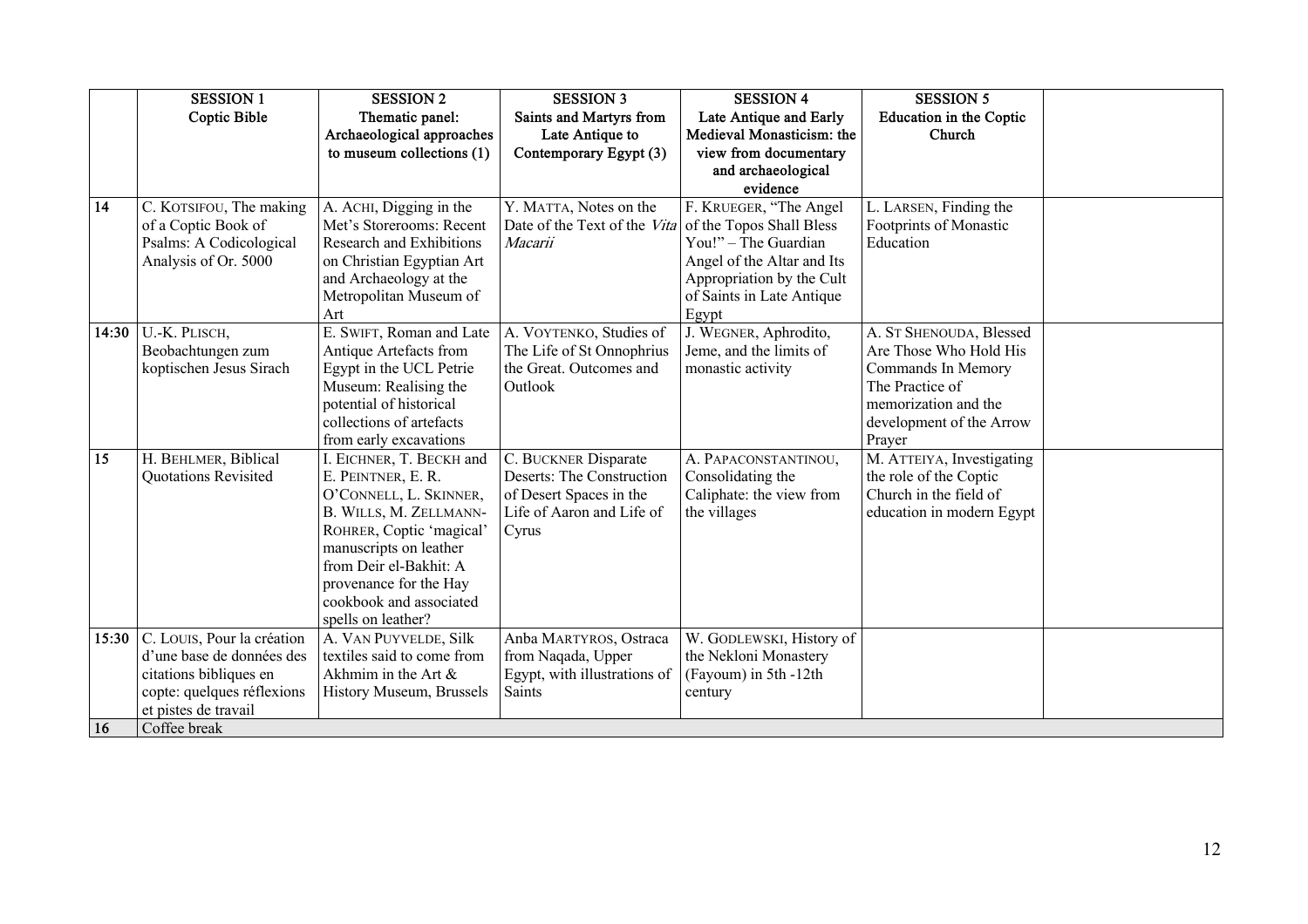|       | <b>SESSION 1</b>                | <b>SESSION 2</b>            | <b>SESSION 3</b>               | <b>SESSION 4</b>          | <b>SESSION 5</b>           |  |
|-------|---------------------------------|-----------------------------|--------------------------------|---------------------------|----------------------------|--|
|       | Coptic Bible                    | Thematic panel:             | Copto-Arabic Studies           | Linguistics               | Magic & medicine           |  |
|       |                                 | Archaeological approaches   |                                |                           |                            |  |
|       |                                 | to museum collections (2)   |                                |                           |                            |  |
|       | 16:30   K. SCHRÖDER, The Coptic | A. GLOWA, Tracing the       | J. WESTERFELD,                 | C. REINTGES, A New        | M. HASSAN AHMED SAWY,      |  |
|       | Gospel of Mark within the       | provenance of Robert        | Saints and Snake-              | Approach to the Sahidic   | The Role of Monasteries in |  |
|       | framework of the ECM            | Forrer's textiles in Krakow | <b>Charmers: Claude Sicard</b> | TAPE Pattern              | Medical Care in Late       |  |
|       | project in Münster              | collections: Documents      | and the Copts, $1712-1726$     |                           | antique Egypt              |  |
|       |                                 | and parallels pointing to   |                                |                           |                            |  |
|       |                                 | Akhmim as a findspot        |                                |                           |                            |  |
| 17    | E. CRÉGHEUR, The                | C. FLUCK, "Matching         | K. MILCO, Understanding        | N. SPERANSKY, Problems    | M. BESHAY, Coptic Magic    |  |
|       | Fayyumic Paul: A Critical       | pieces – matching           | Coptic Martyrdom in the        | with Coptic Verb Lability | and the "Gnostic" Roots of |  |
|       | Edition and Study of the        | history"?: Textiles         | Twenty-first Century           |                           | the Virgin Mary's          |  |
|       | Epistles of Paul in             | assigned to Akhmim in the   |                                |                           | Veneration in Late Antique |  |
|       | Fayyumic (Morgan Library        | Museum of Byzantine Art     |                                |                           | Egypt                      |  |
|       | & Museum of New York,           | and their siblings in       |                                |                           |                            |  |
|       | M. 600)                         | <b>Brussels and Krakow</b>  |                                |                           |                            |  |
| 17:30 | T.B. SAILORS, Le                | R. CORTOPASSI, The          | T. SIUDA, Challenges in        | E. ZAKRZEWSKA, Coptic     | N. IBRAHIM, Notes on the   |  |
|       | témoignage du copte et la       | Massacre of Innocent        | Contemporary Coptic            | Case: Competing Marking   | magical literature in old  |  |
|       | critique textuelle de la        | Textiles: An un-            | Martyrology                    | Strategies in Bohairic    | Coptic texts.              |  |
|       | tradition synoptique : Le       | archaeological approach to  |                                |                           |                            |  |
|       | cas de la voix céleste dans     | a museum collection         |                                |                           |                            |  |
|       | la péricope baptismale          |                             |                                |                           |                            |  |
| 18    |                                 |                             | H. MIYOKAWA, The               | H. HAREL, Tracing the     |                            |  |
|       |                                 |                             | Revival of the St Menas        | lexicon of Bohairic:      |                            |  |
|       |                                 |                             | Veneration in Egypt            | Bohairic by Polis Method  |                            |  |